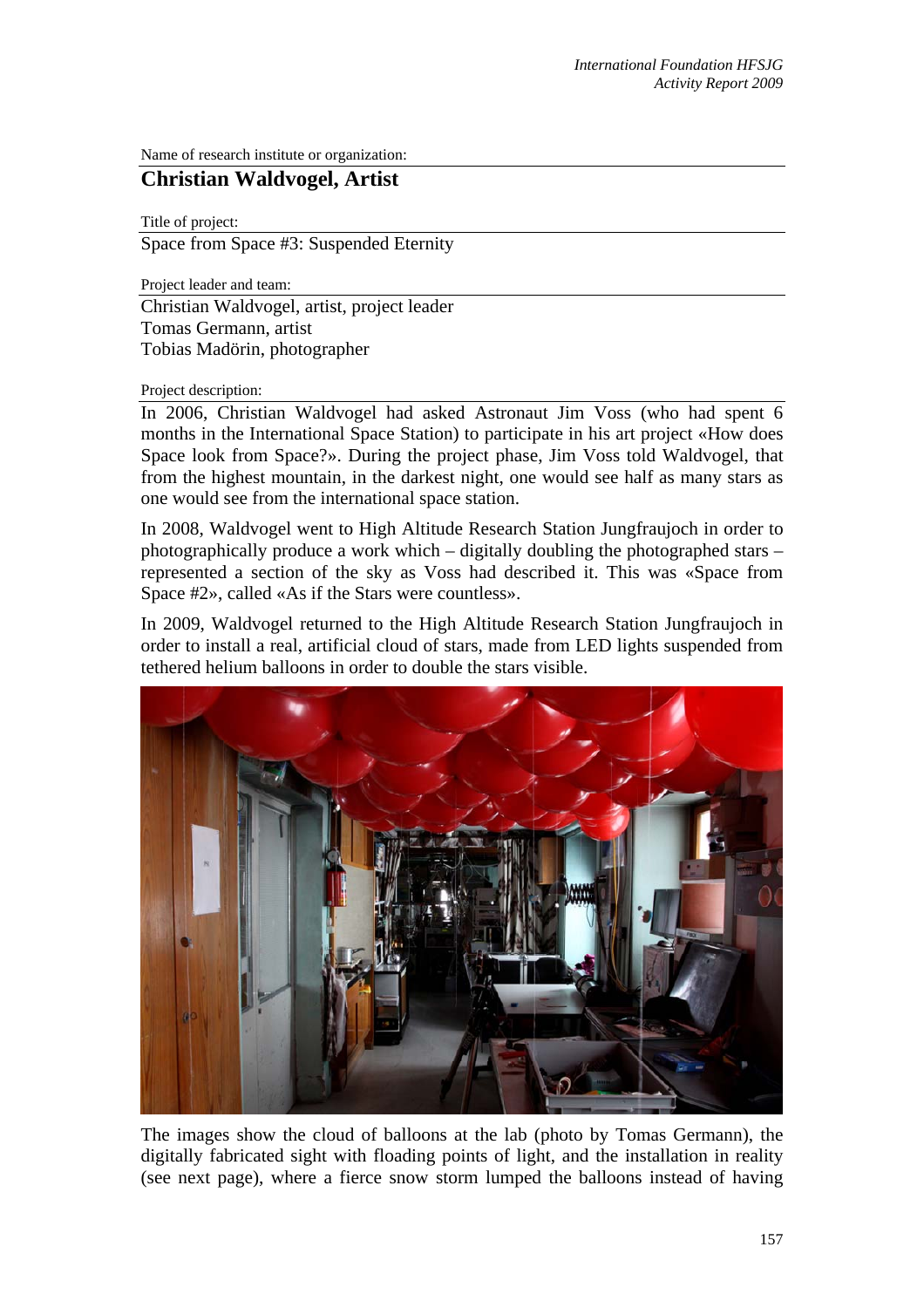them cover a large portion of the sky. Instead of having LED shine light and act as stars, we used the camera flash to make the snow flakes shine, and so not electricity dubbed as stars, but frozen water...



«Space from Space #3» is still in the final development stages, it should have been called «Suspended Eternity», but more likely will be named something along  $*H_2O$ Stars».

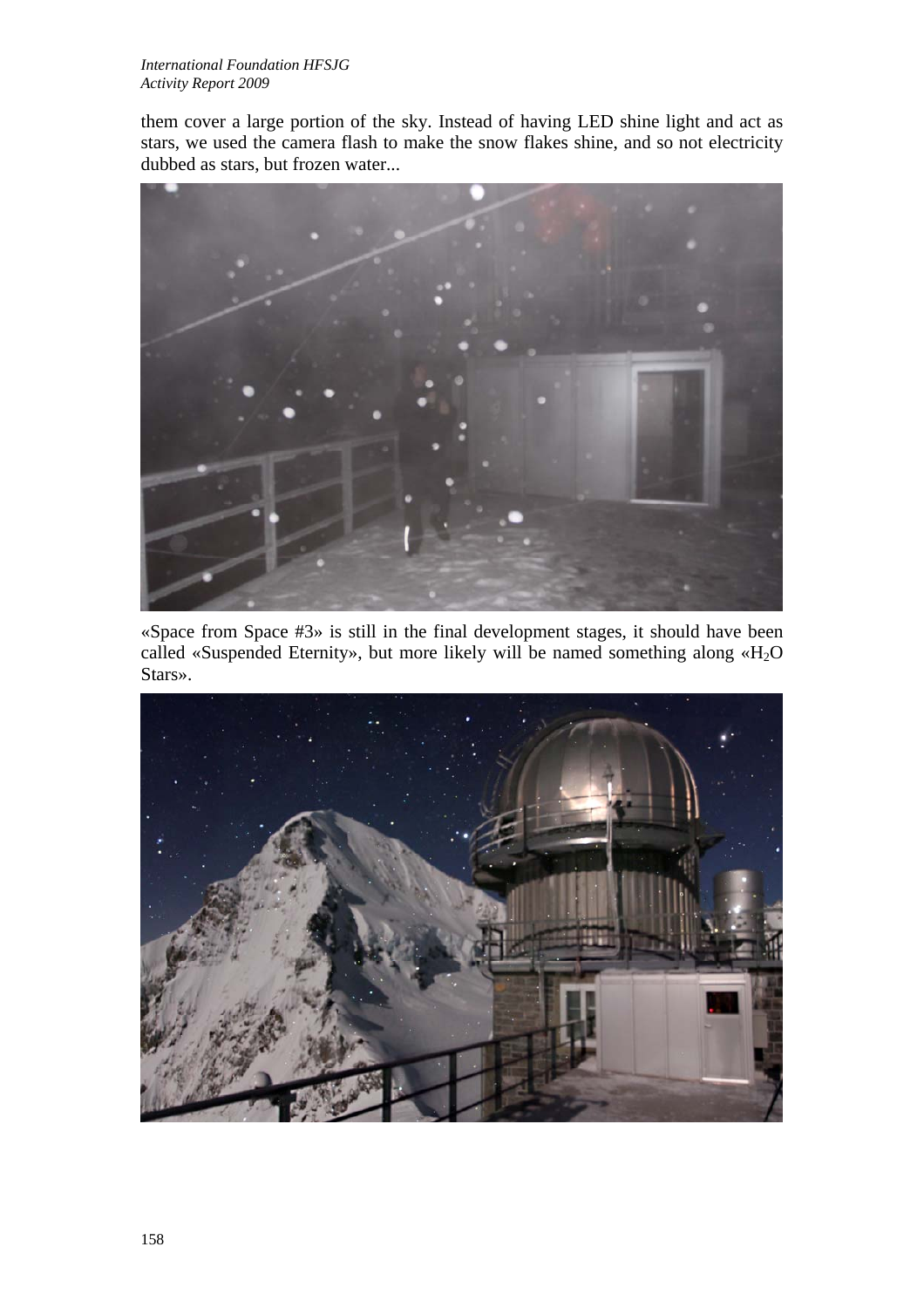A work that was produced «by the way» is called «Multi-day» (the fourth image). It shows three times of the day simultaenously: day (the shadows, which are in reality those cast by the light of the moon), sunset (the lights of Milano which light the sky) and night (the stars in the clear and dark sky). Also, the artificial light of the Konkordiahütte can be seen. Unfortunately, a technical problem (scattered light in the zoom lens, which becomes significant at exposure times above 30s, which we painfully had to discover), rendered the image blurred and unsuitable for professional use. A second try during a full moon in fall 2009 has failed too, since the moon was too bright and faded the visibility of the milano shine. It is planned to reshoot the image in 2010 during a night with the same moon phase as during the original night.



Key words:

View of Space from Space, Simulation, Stars, Sky, Helium Balloons, Astronaut, Art, Photography.

Collaborating partners/networks:

Tomas Germann, Tobias Madörin

Scientific publications and public outreach 2009:

Space from Space #3 will apperar in a book published by Institute GTA ETHZ, originally scheduled for publication in Fall 2009, now rescheduled for publication in Summer 2010.

Besides this, Space from Space  $#2 \& #3$  (both realised at HFSJG) will be part of the 300 page monographical publication about Christian Waldvogel's work, which will be published by renowned Zurich publisher Scheidegger & Spiess in Summer 2010.

Book sections

Experiments, GTA Institute ETH Zürich, Dr. Àkos Moravànszky (Ed.), Jovis Verlag, Berlin, 2010